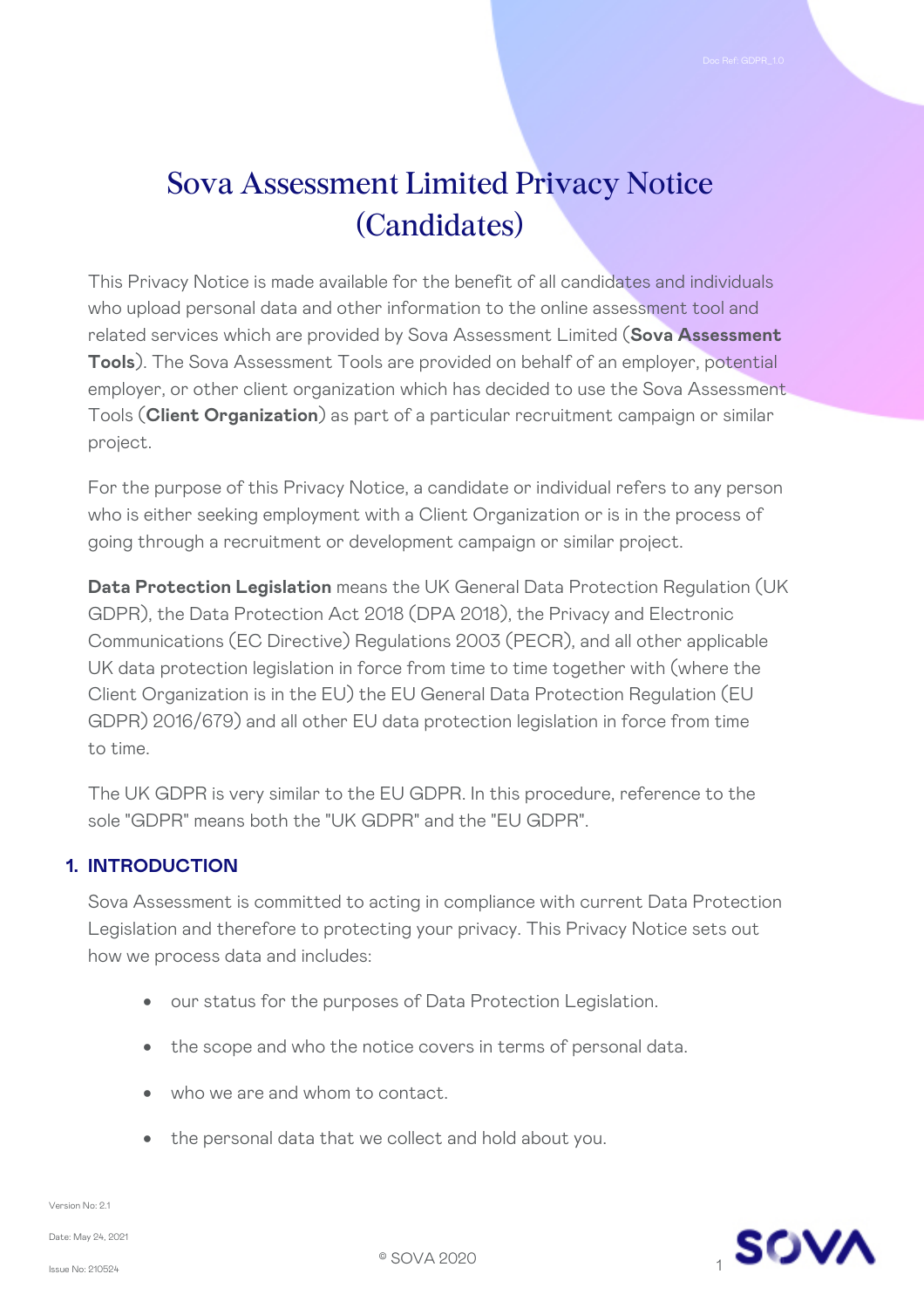- how we collect this data.
- how we store and use personal data.
- our legal basis for processing your personal data.
- information about transfers to third parties and international transfers.
- your rights as a data subject.

## **2. WE ACT AS DATA PROCESSOR ON BEHALF OF THE CLIENT ORGANIZATION**

For the purpose of Data Protection Legislation, Sova Assessment acts as a data processor in relation to the processing of a candidate's personal data. This means that Sova processes your personal data on the instructions of the Client Organization (i.e. the employer or potential employer to whom you are connected) which has commissioned the use of the Sova Assessment Tools.

The Client Organization is the data controller for the purpose of Data Protection Legislation. Further information regarding the Client Organization's collection and processing of your personal data will be contained in the Client Organization's Privacy Notice.

#### **3. SCOPE**

This Privacy Notice is provided for the benefit of all candidates whose personal data is collected via self-input on the Sova Assessment Tools, where feedback is provided following completion of an online assessment, and/or following participation in any type of recruitment or development process or similar project. The scope also covers all candidates whose personal data is collected via the Client Organization (the employer or potential employer to whom you are connected) and provided to us, in line with the requirements of Data Protection Legislation.

## **4. WHO WE ARE AND WHO TO CONTACT**

#### **4.1 Who we are**

We are Sova Assessment Limited, a company registered in England whose registered office is at Sterling House, 19/23 High Street, Kidlington, Oxfordshire, England, OX5 2DH. We are online assessment specialists whose aim is to help employers make accurate and informed decisions and ensure that assessments deliver the best possible experience for candidates.

Version No: 2.1

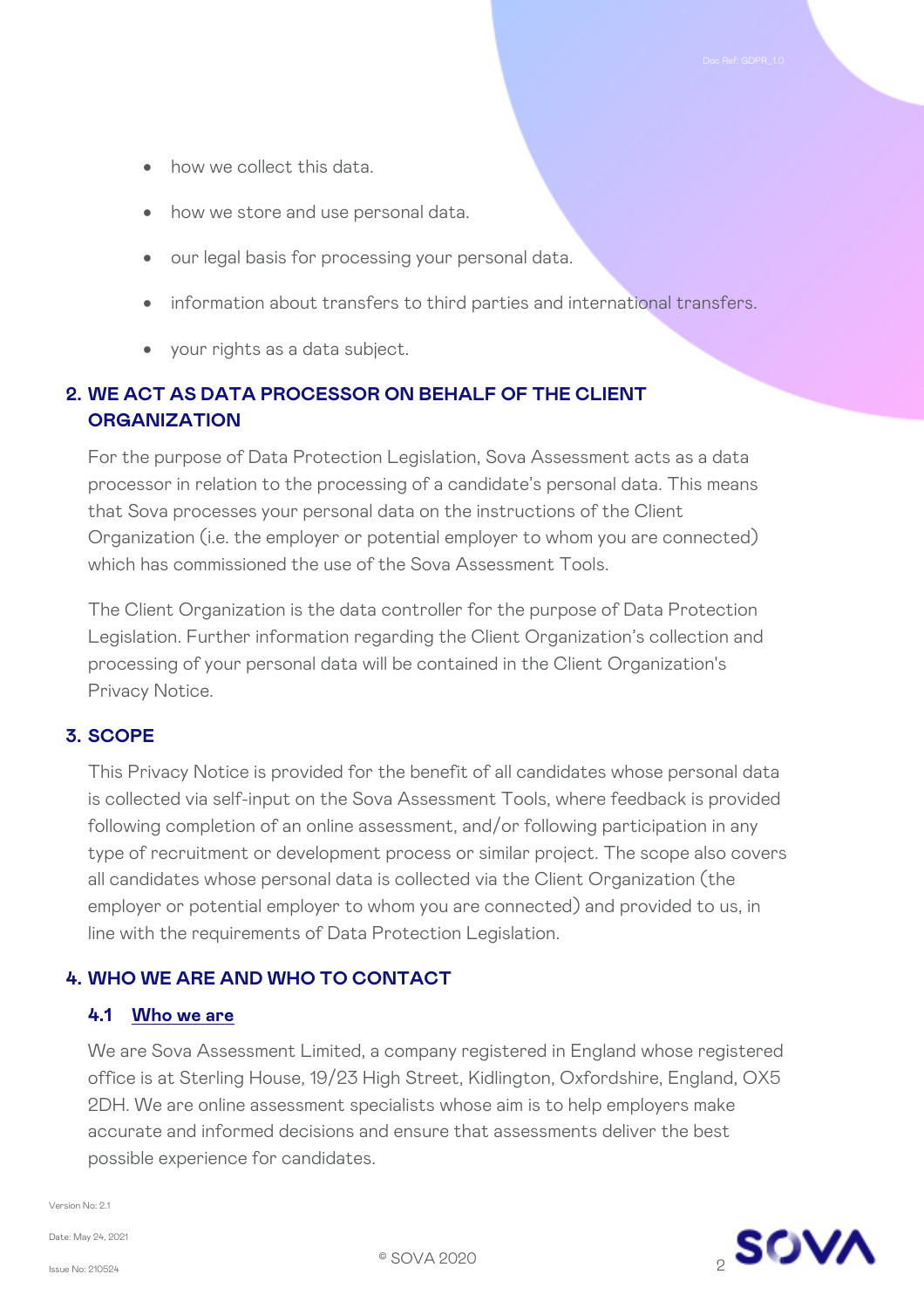We provide digital assessment solutions and talent management consultancy services alongside a range of bespoke training solutions.

#### **4.2 Responsibilities**

At Sova Assessment we have a Data Protection Manager who is responsible within our business for ensuring that this notice is made available to candidates prior to Sova Assessment collecting/processing their personal data.

Our Data Protection Manager can be contacted directly here (although we would recommend that you contact the Client Organization – as the data controller - in the first instance if you have any questions regarding your personal data):

- compliance@sovaassessment.com
- 0207 947 4330

Sova Assessment has contracted the services of GRCI Law to act as its Data Protection Officer (DPO). Accordingly, Sova Assessment will seek advice, guidance, and input from the DPO where necessary.

#### **5. WHAT PERSONAL DATA WE PROCESS**

The personal data we process on behalf of the Sova Client when you use the Sova Assessment Tools are listed below:

| <b>Personal data type:</b> | Source:                                                                                                                                                                                                                                    |
|----------------------------|--------------------------------------------------------------------------------------------------------------------------------------------------------------------------------------------------------------------------------------------|
| Name and email address     | You - when you complete an online<br>assessment, where feedback is<br>provided following completion of an<br>online assessment and/or where you<br>participate in any type of recruitment<br>or development process or similar<br>project. |
|                            | Data may also be collected from the<br>Client Organization (the<br>employer/potential employer to whom<br>you are connected)                                                                                                               |

Version No: 2.1

Date: May 24, 2021

<sup>3</sup> © SOVA 2020

Issue No: 210524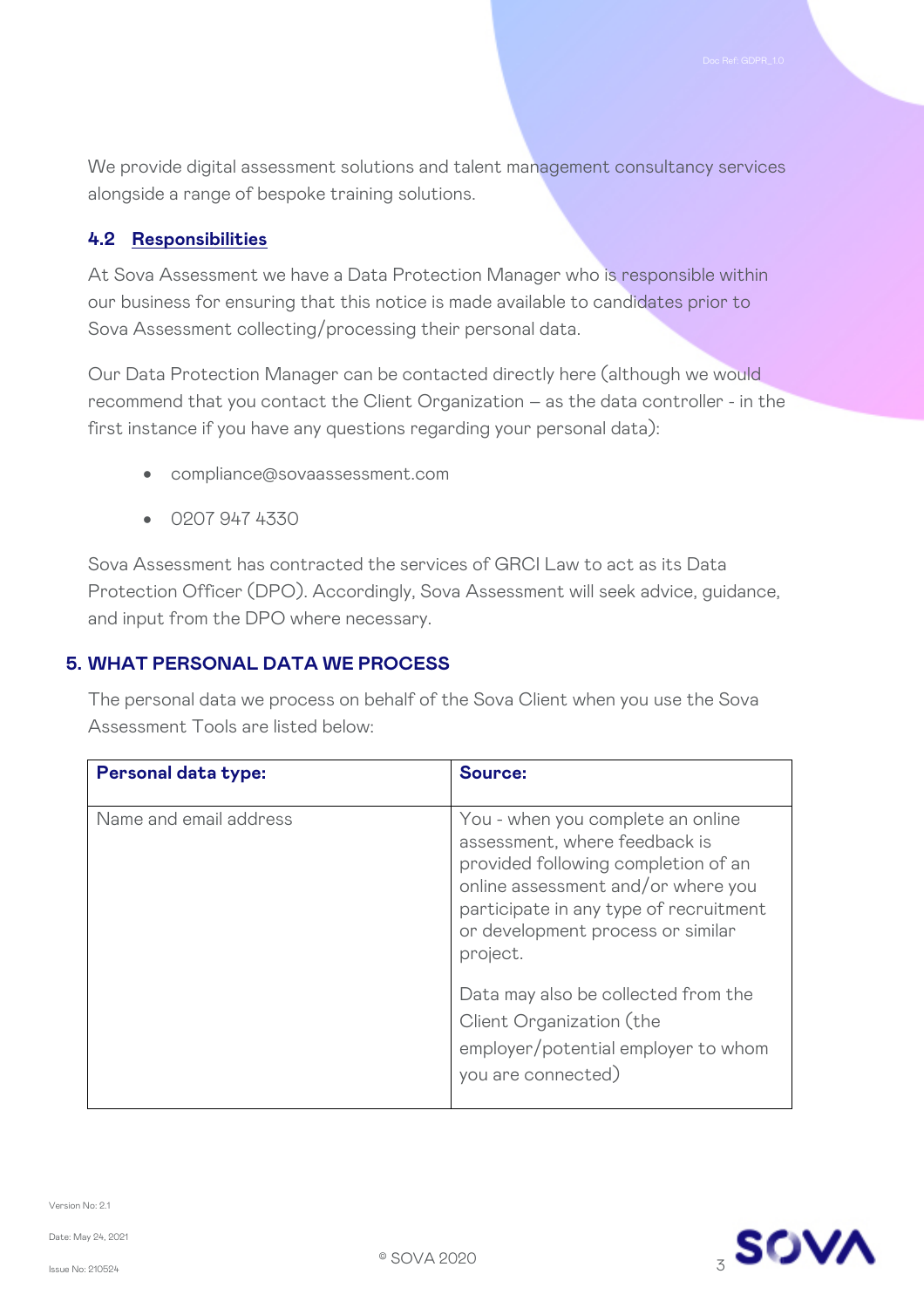| Username or similar identifier                | Automatically generated from our                                                                                                                                                                                           |
|-----------------------------------------------|----------------------------------------------------------------------------------------------------------------------------------------------------------------------------------------------------------------------------|
|                                               | online assessment platform                                                                                                                                                                                                 |
|                                               |                                                                                                                                                                                                                            |
| Contact number                                | You - following completion of an online                                                                                                                                                                                    |
|                                               | assessment where feedback is                                                                                                                                                                                               |
|                                               | provided to you.                                                                                                                                                                                                           |
|                                               | Data may also be collected from the                                                                                                                                                                                        |
|                                               | Client Organization (the                                                                                                                                                                                                   |
|                                               | employer/potential employer to whom                                                                                                                                                                                        |
|                                               | you are connected)                                                                                                                                                                                                         |
|                                               |                                                                                                                                                                                                                            |
| Age                                           | You - when you complete an online<br>assessment, where feedback is<br>provided following completion of an<br>online assessment and/or where you<br>participate in any type of recruitment                                  |
|                                               | or development process or similar<br>project.                                                                                                                                                                              |
|                                               | Data may also be collected from the<br>Client Organization (the<br>employer/potential employer to whom<br>you are connected)                                                                                               |
| Your photograph                               | You may be asked for this by the Client<br>Organization (the employer/potential<br>employer to whom you are connected)<br>when you participate in any type of<br>recruitment or development process or<br>similar project. |
| A video interview                             | You may be asked to take part in a<br>video interview as part of the<br>recruitment and/or development<br>process or similar project.                                                                                      |
| Information gathered and entered into a<br>CV | You may be asked for this by the Client<br>Organization (the employer/potential<br>employer to whom you are connected)<br>when you participate in any type of                                                              |

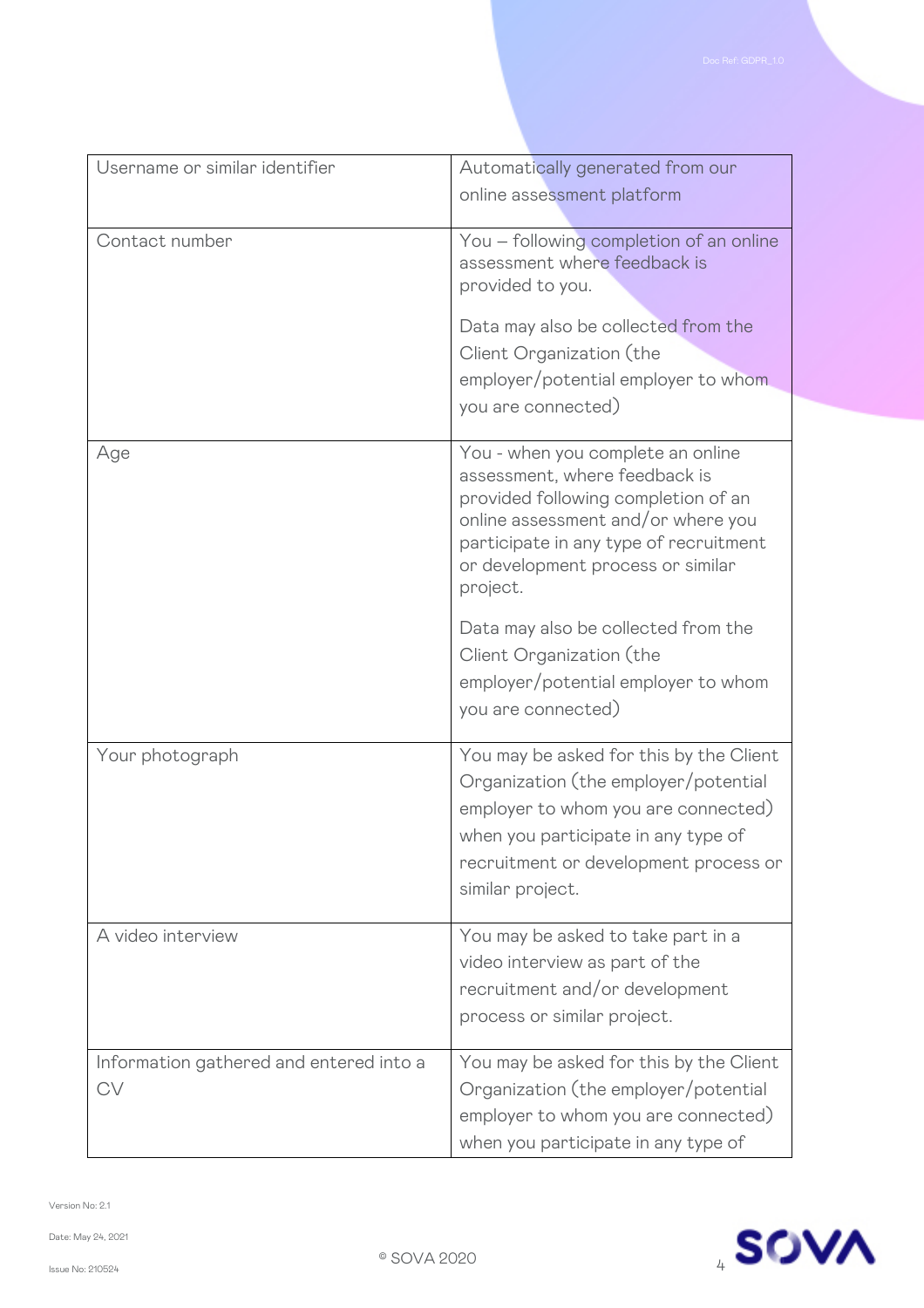|                                           | recruitment or development process or<br>similar project.                                                                                                                                 |
|-------------------------------------------|-------------------------------------------------------------------------------------------------------------------------------------------------------------------------------------------|
|                                           |                                                                                                                                                                                           |
| Information about any disability you have | You - when you complete an online<br>assessment, and/or where you<br>participate in any type of recruitment<br>or development process or similar<br>project.                              |
|                                           | Data may also be collected direct from                                                                                                                                                    |
|                                           | the Client Organization (the<br>employer/potential employer to whom<br>you are connected)                                                                                                 |
| Details of your education and employment  | You - where you participate in any type                                                                                                                                                   |
| history                                   | of recruitment or development process<br>or similar project. Data may also be<br>collected from the Client Organization<br>(the employer/potential employer to<br>whom you are connected) |
| IP address                                | You - where you participate in any type<br>of recruitment or development process<br>or similar project.                                                                                   |

## **6. OUR PROCESSING OF YOUR PERSONAL DATA**

We process your personal data on behalf of the Client Organization that has commissioned the use of the Sova Assessment Tools (and related services) for the following purposes:

| <b>Personal data type:</b>                                                   | <b>Purpose:</b>                                                                                                                                    |
|------------------------------------------------------------------------------|----------------------------------------------------------------------------------------------------------------------------------------------------|
| Name, email address, telephone number,<br>and username or similar identifier | To administer a computer-generated<br>invitation to you which will enable you<br>to complete the online assessment.                                |
|                                                                              | To provide you and/or the Client<br>Organization (the employer/potential<br>employer to whom you are connected)<br>with an assessment report which |

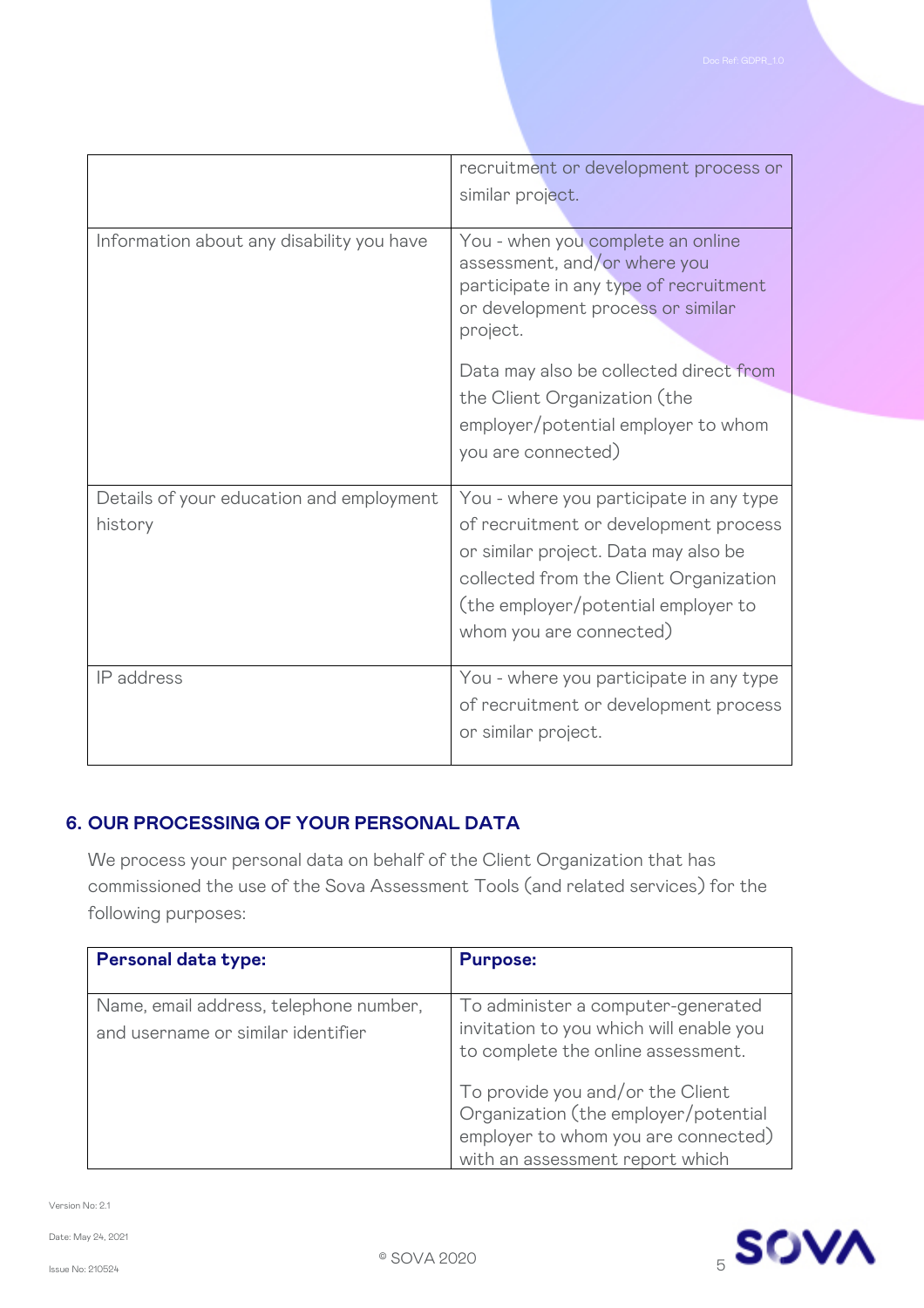|                                                      | displays your assessment outcomes.                                                                                                                                                                                           |
|------------------------------------------------------|------------------------------------------------------------------------------------------------------------------------------------------------------------------------------------------------------------------------------|
|                                                      | Where feedback is provided following<br>completion of an online assessment, for<br>the feedback session to be conducted<br>with ourselves.                                                                                   |
|                                                      | Where you participate in any type of<br>recruitment or development process or<br>similar project to help the employer<br>make accurate and informed decisions<br>as part of this process.                                    |
| Age                                                  | We use this in anonymized form for<br>research and development purposes<br>only to produce psychometric norms<br>and validity data and/or to help<br>produce our psychometric manuals.                                       |
| Your photograph                                      | To help the Client Organization<br>(employer/potential employer to whom<br>you are connected) identify you when<br>participating in any type of recruitment<br>or development process or similar<br>project.                 |
| A video interview                                    | To use as part of the recruitment<br>and/or development process or similar<br>project to help the Client Organization<br>(employer/potential employer to whom<br>you are connected) make accurate and<br>informed decisions. |
| Information gathered and entered into a<br><b>CV</b> | To use as part of the recruitment<br>and/or development process or similar<br>project to help the Client Organization<br>(employer/potential employer to whom<br>you are connected) make accurate and<br>informed decisions. |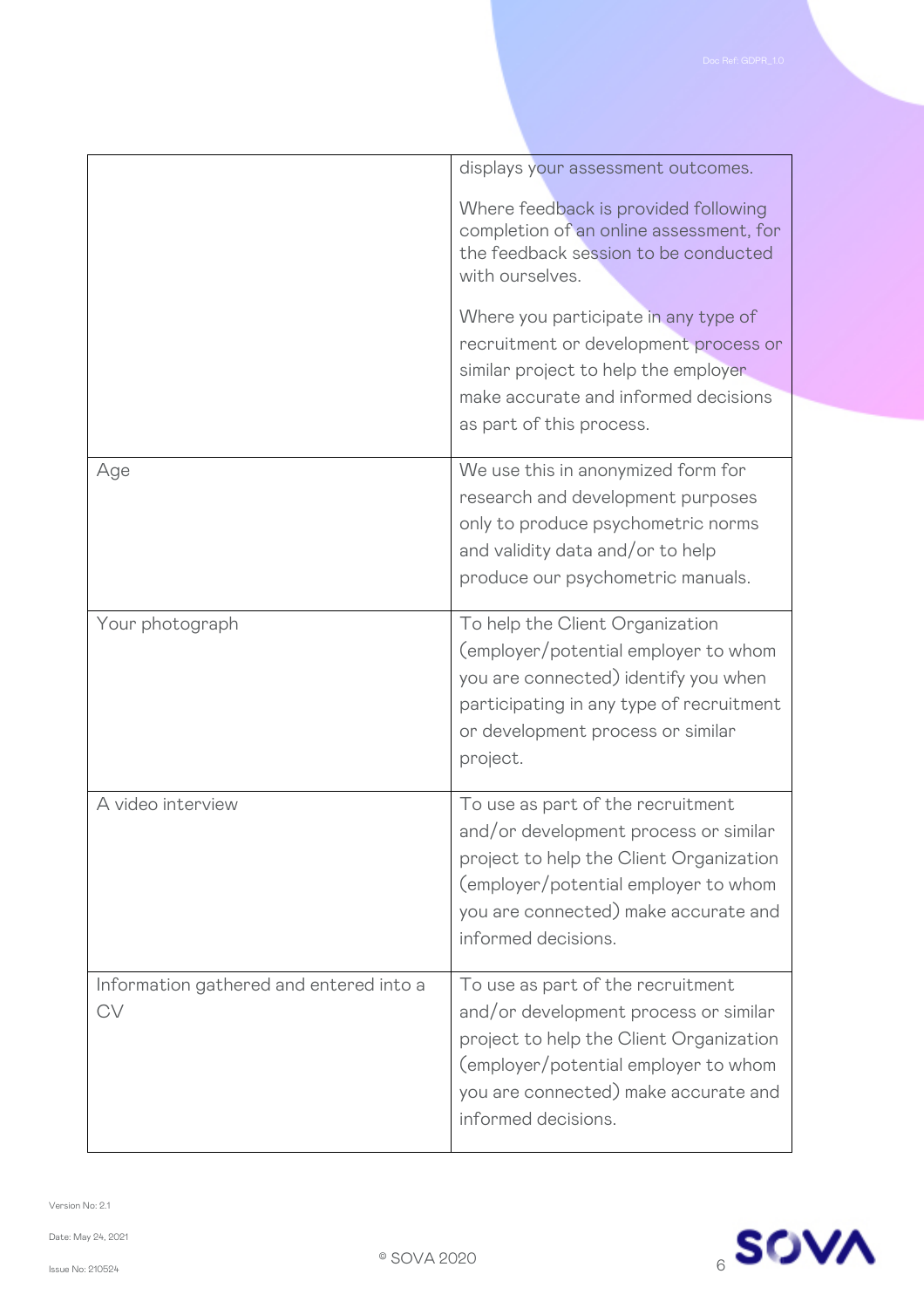| Information about any disability you have           | Where you require for reasonable<br>adjustments to be made to enable you<br>to complete the online assessment<br>and/or participate in any type of<br>recruitment or development process or<br>similar project. |
|-----------------------------------------------------|-----------------------------------------------------------------------------------------------------------------------------------------------------------------------------------------------------------------|
| Details of your education and employment<br>history | We use this in anonymized form for<br>research and development purposes<br>only to produce psychometric norms<br>and validity data and/or to help<br>produce our psychometric manuals.                          |
| Your IP address                                     | For the functioning of our platform                                                                                                                                                                             |

## **7. OUR LEGAL BASIS FOR PROCESSING**

We process your personal data only in accordance with the instructions included in the contract with the Client Organization. Our legal grounds for processing your data derive from those of the Client Organization (the employer/potential employer to whom you are connected) and include:

#### **Legitimate interest**

- to provide our online psychometric assessments and any other of our products and services.
- to help enable the Client Organization (the employer/potential employer to whom you are connected) to make accurate and informed decisions for their own recruitment and/or development purposes.
- to provide feedback on any assessment outcomes to you as the individual.
- to keep our records up to date.
- to conduct research and development to improve our products and services.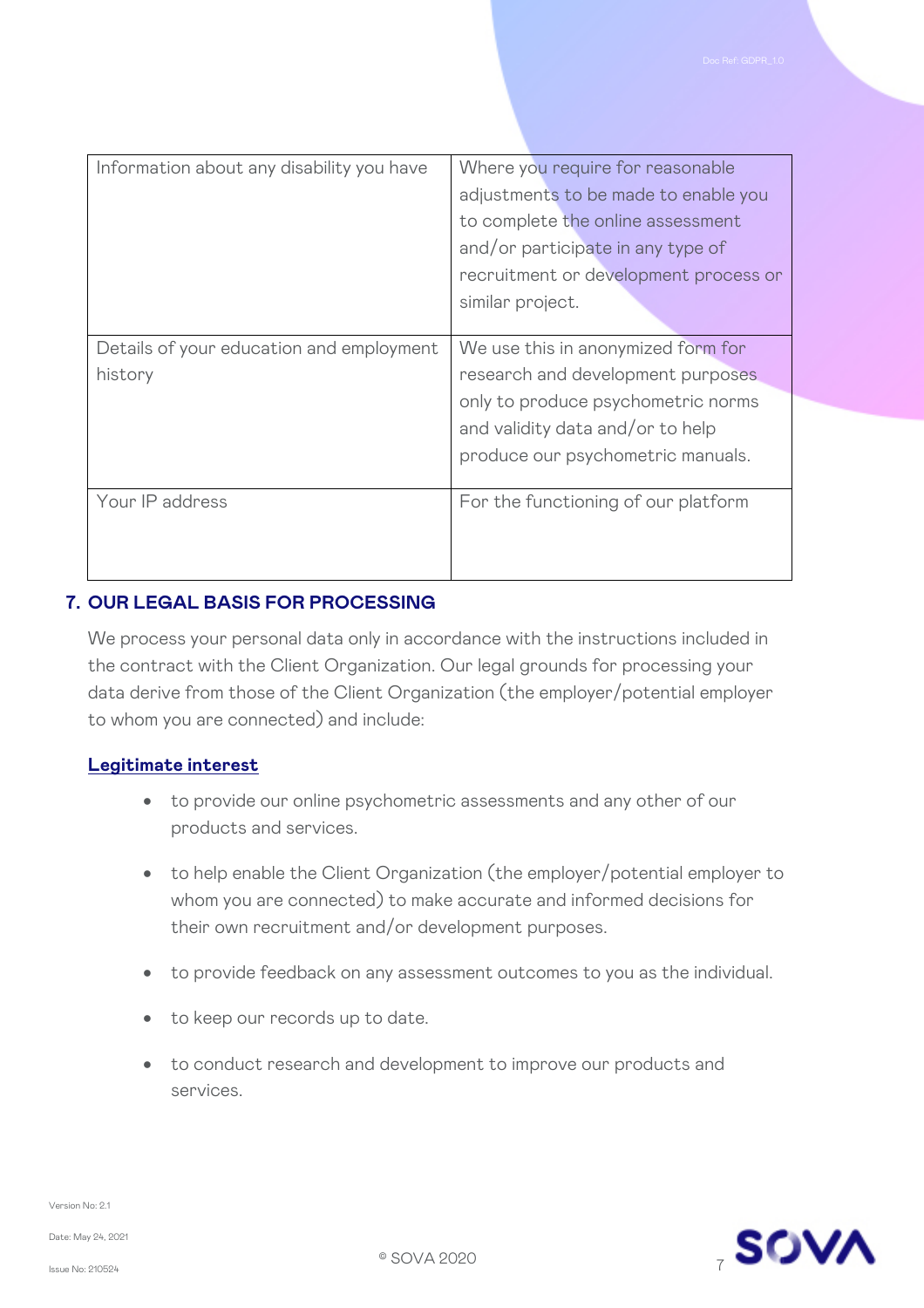### **Performance of a contract**

• to enable the performance of a contract (such as an existing contract of employment) or to take steps prior to the entering into of a contract (such as a potential new contract of employment for a new prospective recruit).

#### **Consent:**

• with respect to the processing of special category data (which we only process when the Client Organization requires us to do so).

| <b>Personal data type:</b>                          | <b>Legal basis for processing:</b> |
|-----------------------------------------------------|------------------------------------|
| Name and email address                              | Legitimate interest                |
|                                                     | Performance of a contract          |
| Username or similar identifier                      | Legitimate interest                |
| Contact number                                      | Legitimate interest                |
| Age                                                 | Legitimate interest                |
| Your photograph                                     | Legitimate interest                |
| A video interview                                   | Legitimate interest                |
| Information gathered and entered into<br>a CV       | Legitimate interest                |
| Information about any disability you<br>have        | Legitimate interest                |
| Details of your education and<br>employment history | Legitimate interest                |
| Your IP address                                     | Legitimate interest                |

Version No: 2.1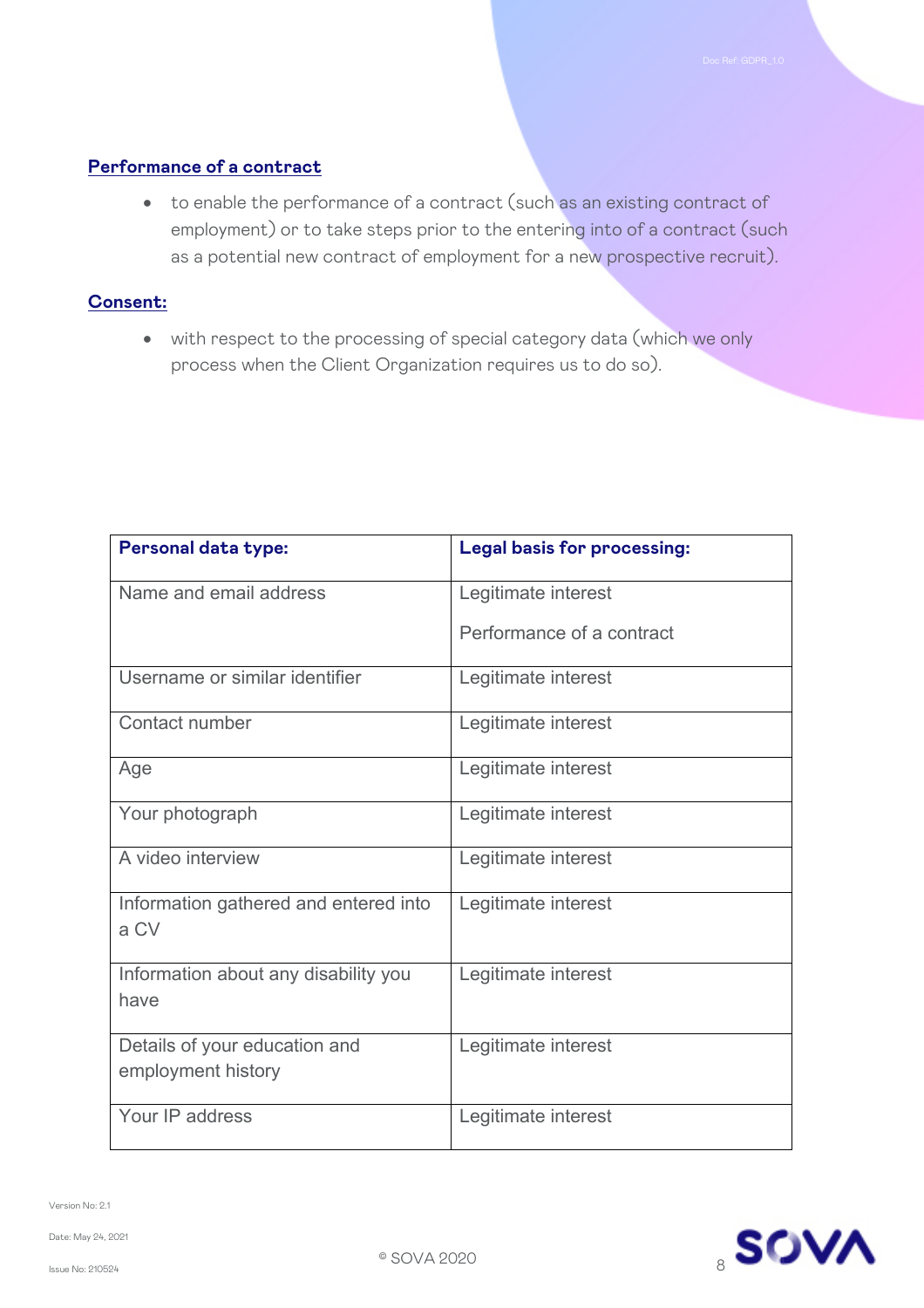## **8. SPECIAL CATEGORIES OF DATA**

We process special category data from you on behalf of the Client Organization (the employer/potential employer to whom you are connected) only when you have consented. Such special category data is only that which is provided by you, the data subject, and is only processed by us where you have consented to this when agreeing to use the Sova Assessment Tools for the purposes of the Client Organization's recruitment campaign or project.

| <b>Personal data type:</b>                                                                                                                        | <b>Legal basis for processing:</b> |
|---------------------------------------------------------------------------------------------------------------------------------------------------|------------------------------------|
| <b>Nationality</b>                                                                                                                                | Legitimate interest                |
| Gender                                                                                                                                            | Consent                            |
| <b>Ethnicity</b>                                                                                                                                  |                                    |
| Race                                                                                                                                              |                                    |
| Plus any additional special categories of<br>data that may be requested by the Client<br>Organization (the employer to whom you<br>are connected) |                                    |

The special categories of personal data concerned are:

#### **9. CONSENT**

Consent is required for Sova Assessment to process the special category data referred to above. Such consent is obtained by the Client Organization (the employer/potential employer to whom you are connected) at the point that you agree to the use of the Sova Assessment Tool prior to you entering any information to such tool.

You may withdraw consent to our processing of special category data at any time by contacting the Client Organization (the employer/potential employer to whom you

Version No: 2.1

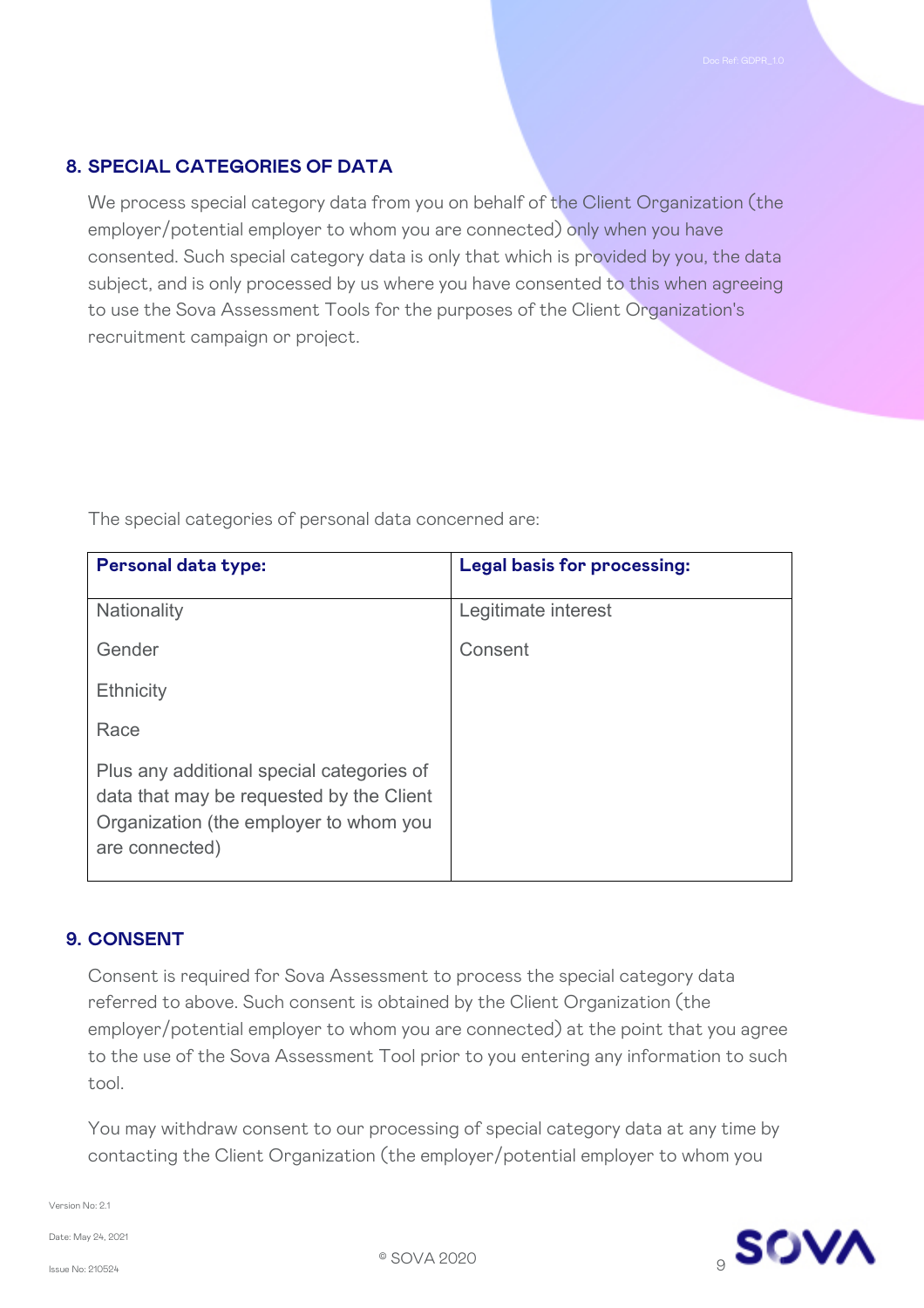are connected) to let them know that your consent is withdrawn. The process by which you should contact the Client Organization may be found in the Privacy Notice of the Client Organization.

#### **10. DISCLOSURE**

Sova Assessment may share your data with third parties and for the purposes set out below:

#### **Subsidiaries of Sova Assessment**

any of our subsidiaries for research and development purposes, for example, to produce psychometric norms and validity data and/or to help produce our psychometric manuals. In this regard, data is only shared in anonymous or aggregate form.

#### **Third parties (acting as sub-processors)**

- associates who provide services on our behalf to enable us to deliver the Sova Assessment Tools (and related services).
- suppliers who provide IT, system administration, and platform services to us, as well as suppliers providing any other services connected to the service we provide.

As required by Data Protection Legislation, any sharing of personal data is subject to appropriate confidentiality obligations and safeguards as per the information below.

- Relevant contractual clauses are in operation to ensure third-party due diligence in relation to data security.
- Third-party processes are checked to ensure that appropriate safeguards are adopted.

#### **11.INTERNATIONAL TRANSFERS OF DATA**

Where personal data is transferred outside the UK and the EEA (which includes all EU countries plus Iceland, Liechtenstein, and Norway), we take all reasonably necessary measures to ensure that the protection offered by the GDPR will travel with the data and that your data is treated securely and in accordance with this Privacy Notice and the requirements of Data Protection Legislation. This means that when exporting data abroad, we will ensure adherence with one of the following measures:

Version No: 2.1

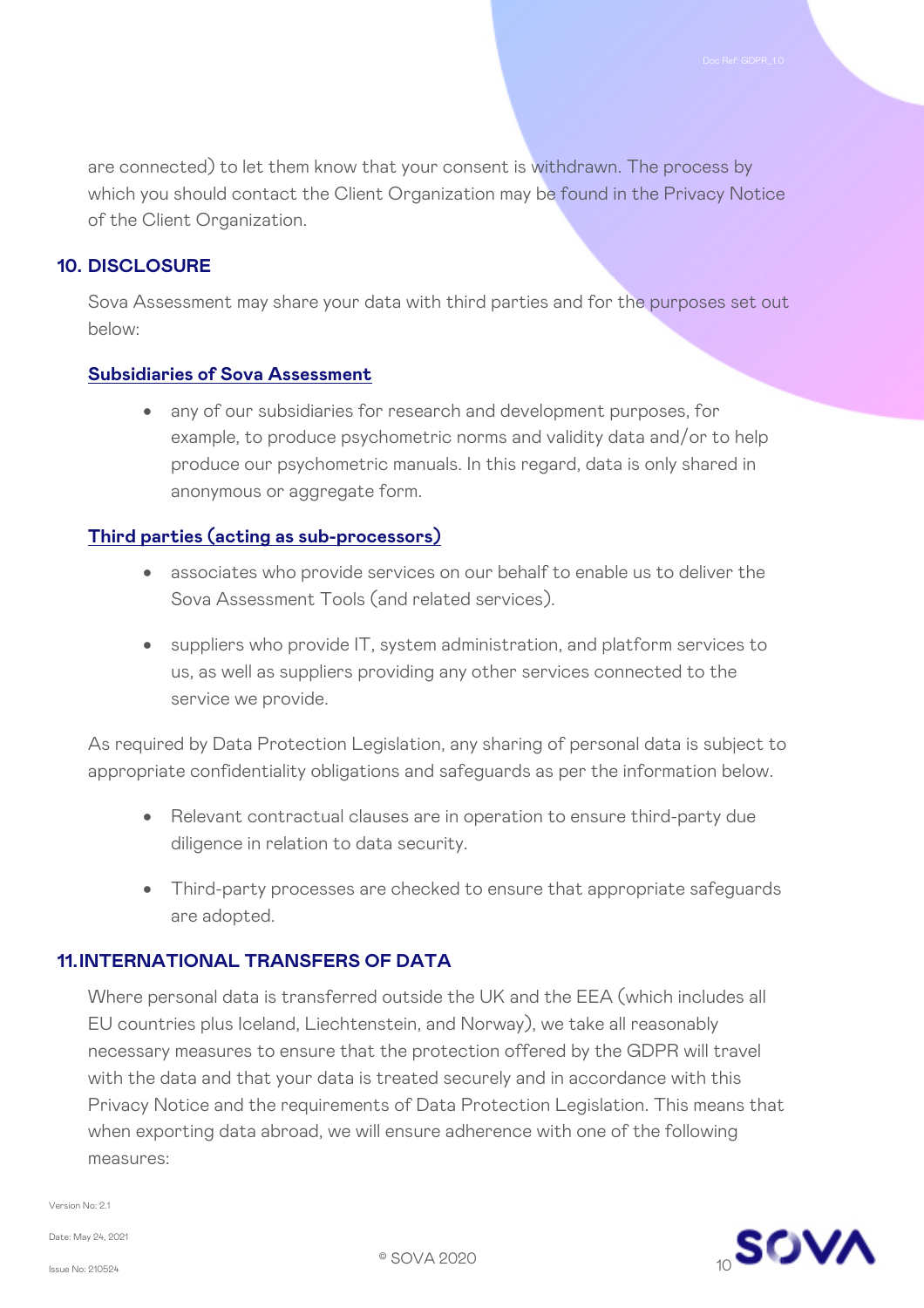- The non-UK/non-EU country's protections are deemed adequate by the EU.
- Relevant contractual clauses are in operation to ensure third-party due diligence in relation to data security.
- Third-party processes are checked to ensure that appropriate safeguards are adopted.
- Specific grounds for the transfer (derogations), such as the consent of the individual, are applicable.

#### **12. RETENTION PERIOD**

Sova Assessment will process personal data for as long as necessary to fulfill the purposes for which the data was collected as agreed with the Client Organization (the employer/potential employer to whom you are connected). For further information, please refer to the Client Organization's Privacy Notice.

Unless Sova is otherwise directed by the Client Organization, all candidate personal data collected in Sova's systems will be anonymized for Sova's purposes 6 months after it is submitted and the "digital key" to de-anonymize the personal data will be given to the Client Organization. The digital key will then be permanently erased within Sova's systems.

Once anonymized, data may continue to be used by Sova for developing new norms and developing Sova's software and services. This anonymized data may continue to be used indefinitely by Sova.

If you require further information about specific retention periods, please contact us (see section 4.2 for contact information).

#### **13. AUTOMATED DECISION-MAKING**

Automated decision-making means making decisions about you using no human involvement. The products and services that Sova Assessment provides to you on behalf of our clients (the employer/potential employer to whom you are connected) are usually not used in isolation in the recruitment or development process but rather are used to help employers make accurate and informed decisions.

Where a Client Organization (the employer/potential employer to whom you are connected) uses the Sova Assessment Tools in such a manner that a decision is taken

Version No: 2.1

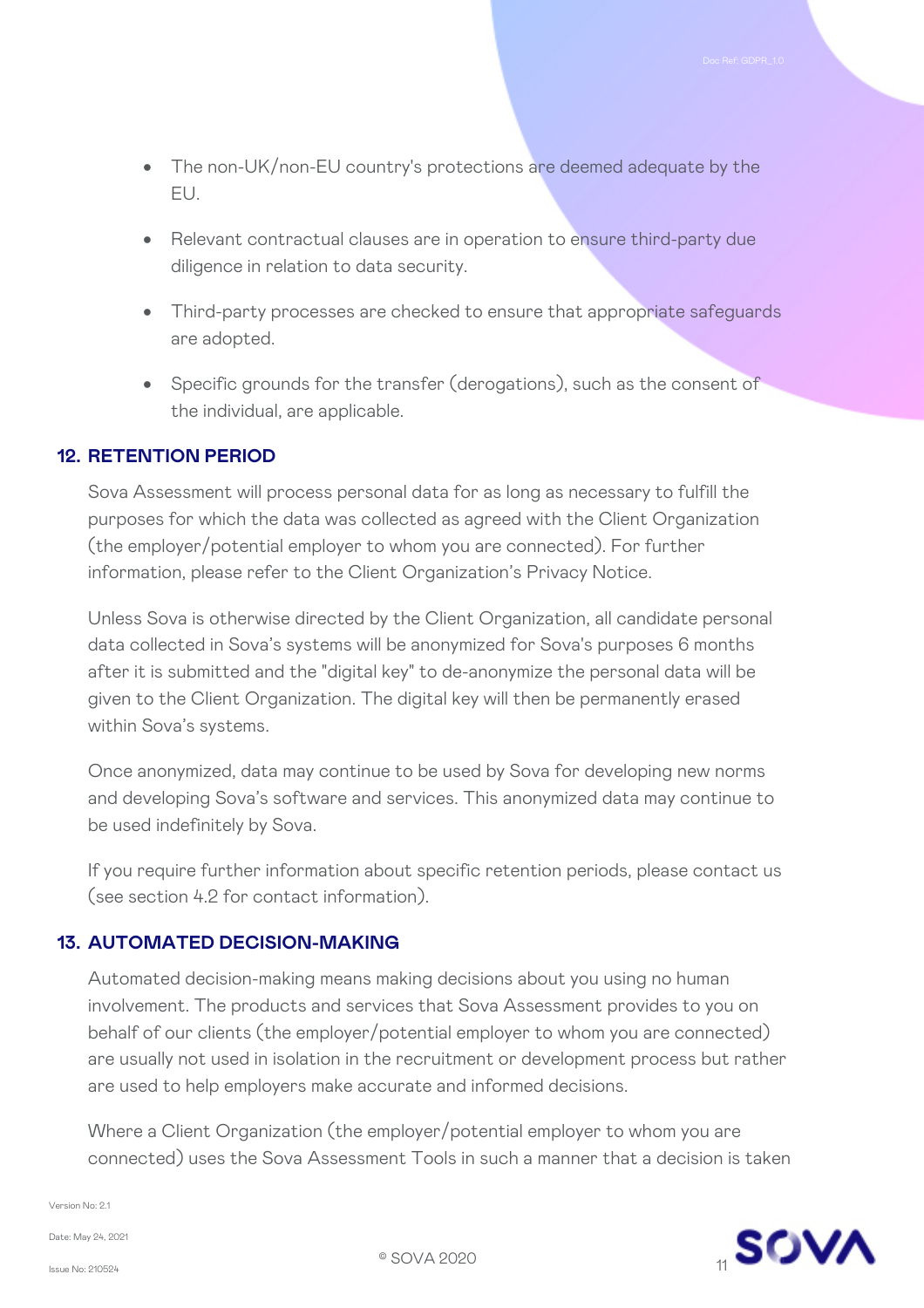in relation to you solely on the basis of your interaction with the Sova Assessment Tools, such use will either be on the basis that this is necessary for entering into or for performance of a contract between the Client Organization and you or on the grounds of your explicit consent. In such cases, under Data Protection Legislation you have various rights in relation to such processing, including the right to object and the right to obtain human intervention on the part of the Client Organization, to express your point of view, and to contest the decision. Please contact the Client Organization (the employer/potential employer to whom you are connected) if you have any questions on the use of automated decision-making in this situation.

## **14. HOW WE KEEP YOUR DATA SECURE**

Sova Assessment is committed to ensuring the security of your data. As the data processor, we ensure that all necessary steps are taken to protect against the potential loss, unauthorized disclosure of, or access to the personal data we process or use. Sova Assessment adopts the following safeguards to ensure the security of your data.

- Candidate data will be anonymized 6 months after it is submitted to Sova's systems, unless otherwise directed by the Client Organization to whom you are connected (please see section 12, above).
- Access to personal data is restricted to authorized individuals.
- Secure encryption policies are in operation.
- All the provisions of ISO 27001 certification.

## **15. YOUR RIGHTS AS A DATA SUBJECT**

At any point while we are in possession of or processing your personal data, you, the data subject, have the following rights:

- Right of access you have the right to request a copy of the information that we hold about you.
- Right of rectification you have a right to correct data that we hold about you that is inaccurate or incomplete.
- Right to be forgotten in certain circumstances you can ask for the data we hold about you to be erased from our records.

Version No: 2.1

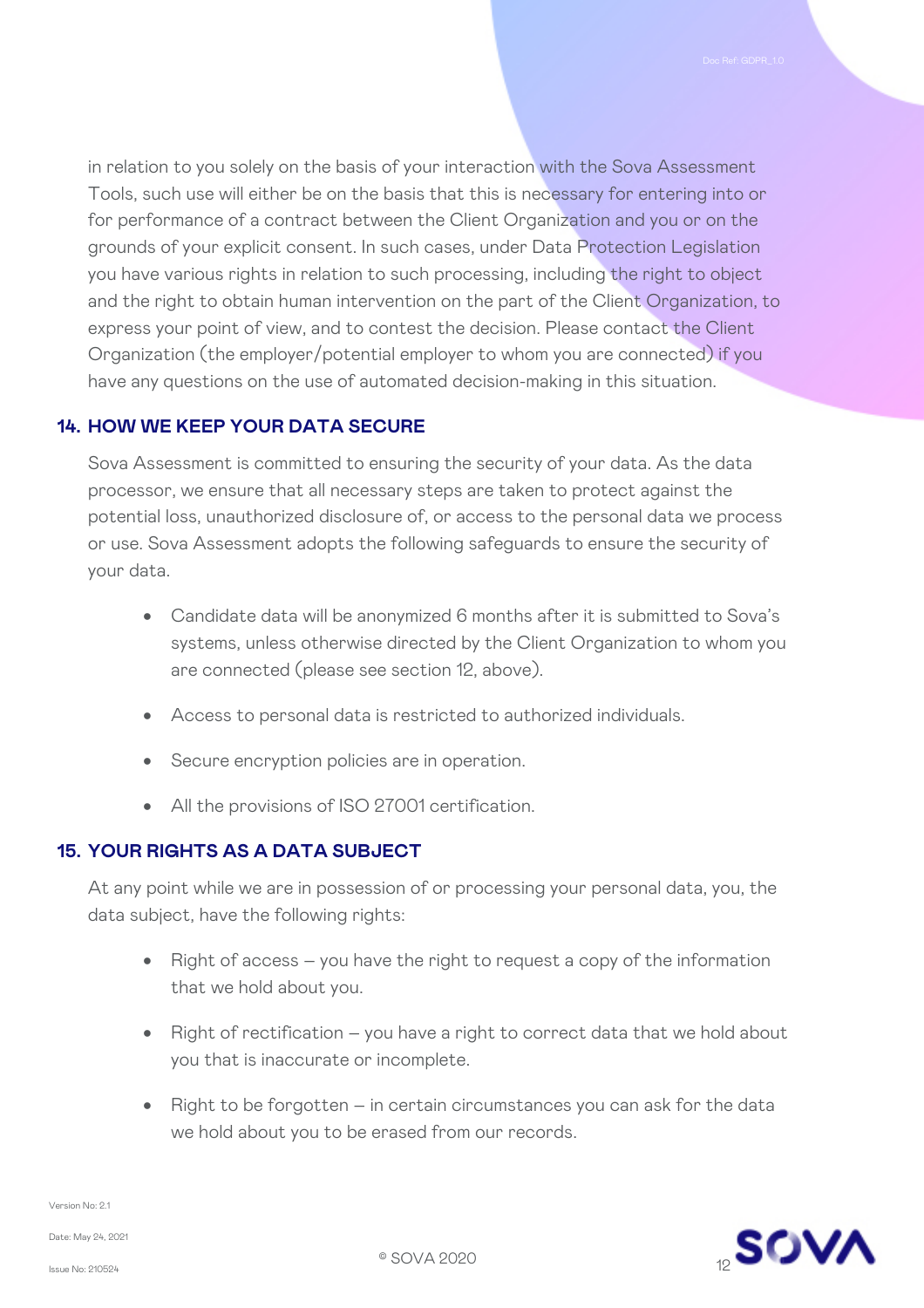- Right to restriction of processing where certain conditions apply, you have a right to restrict the processing.
- Right of portability you have the right to have the data we hold about you transferred to another organization in certain situations.
- Right to object you have the right to object to certain types of processing such as direct marketing.
- Right to object to automated processing, including profiling.
- Right to judicial review in the event that we refuse your request under rights of access, we will provide you with a reason as to why. You have the right to complain as outlined in section 17 below.

You can exercise your right by contacting us at the following email address: compliance@sovaassessment.com

All of the above requests will be forwarded on to the Client Organization, acting as a data controller, or to a third party, should there be a third party involved in the processing of your personal data (as stated in section 10 above).

#### **16. CHANGES**

We may update and alter this Privacy Notice from time to time. Any updates will be published on our website.

#### **17. COMPLAINTS**

In the event that you wish to make a complaint about how your personal data is being processed by Sova Assessment (or third parties as described in section 10 above) or how your complaint has been handled, you have the right to lodge a complaint directly with the supervisory authority and with Sova Assessment's data protection representatives.

Sova Assessment has contracted the services of GRCI Law to act as its Data Protection Officer (DPO). Accordingly, Sova Assessment will seek advice, guidance, and input from the DPO where necessary.



Version No: 2.1